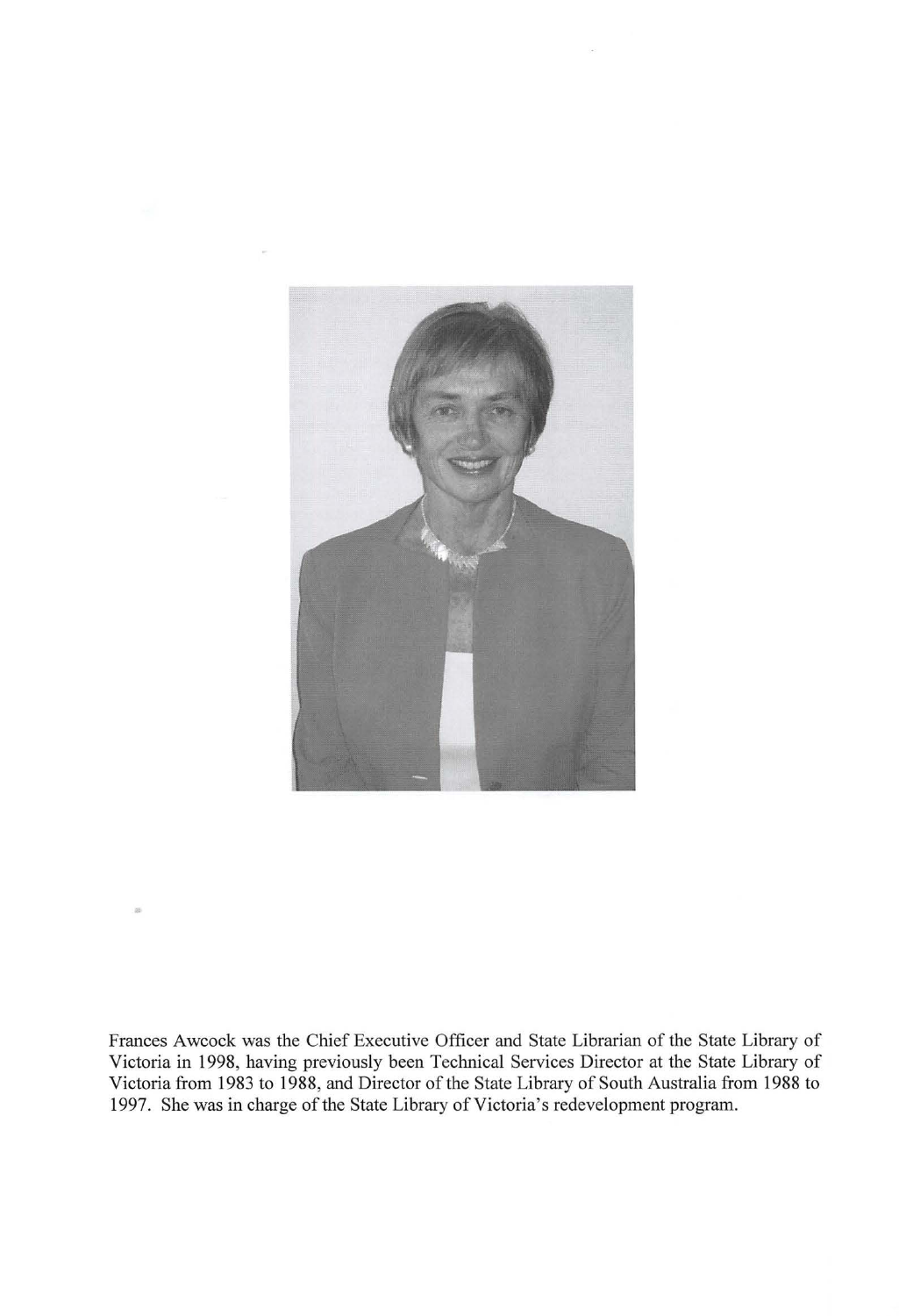## **DON GRANT LECTURE - 1998**

## *THE IMPACT ON FAMILY HISTORIANS OF THE REDEVELOPMENT OF THE STATE LIBRARY OF VICTORIA*

## **Frances Awcock**

The redevelopment of the site formerly shared by the Museum of Victoria and the State Library of Victoria presents a unique challenge for me as the person charged with leadership and management of the State Library. Not only is a whole city block to be dedicated to library purposes but the redeveloped buildings will provide exciting links between the past, the present, and the future for all Victorians.

As well as celebrating our heritage through restoration of many of the nineteenth century interiors and the great Domed Reading Room, we will also be creating facilities and services that are highly visible expressions of the ' new age'. A hi-tech facility showcasing the latest computing, electronic and telecommunications technologies, combined with 'hands-on' opportunities to experiment and learn, will stimulate a new generations of Victorians to take advantage of easy access to the expanding world of knowledge and cultural resources. A multi-media centre will be an adjunct to this hi-tech facility and will include a wide community of commercially available media and products emanating from the State Library's own collections.

This major restoration program will see the glass roof lights and windows reinstated in the dome of the famous reading room. The annulus space around the perimeter will become a marvellous display facility for some of the Library's treasures and curiosities. It will also feature interactive kiosks and multimedia terminals and even people demonstrating the art of paper-making, fine-binding and printing. In other words it will become a gallery of voyage and exploration of the history of the book 'from tablet to terminal', as my former colleagues at the State Library of South Australia have so elegantly coined the phrase.

That is just a glimpse of what is being planned and there is much more, which I will reveal in the future as they are approved by the Library Board. It is a once-in-a-lifetime opportunity to re-create for the people of Victoria a Library that represents their highest aspirations for learning and self fulfilment - a State Library that Victorians will regard and use as their very own.

I am proud and excited to have been given the opportunity to preside over the redevelopment of the State Library at a time of such Government support. We have been given not only the resources for bricks and mortar; but also resources to improve our collections and our custody of them. In addition we have been given funds for establishing a widened program of events and publications and we are now honing our marketing skills and conducting significant market research designed to find out what our readers and customers need from us. We hope they, and you, will be quick to let us know when we get it right- and when we get it wrong.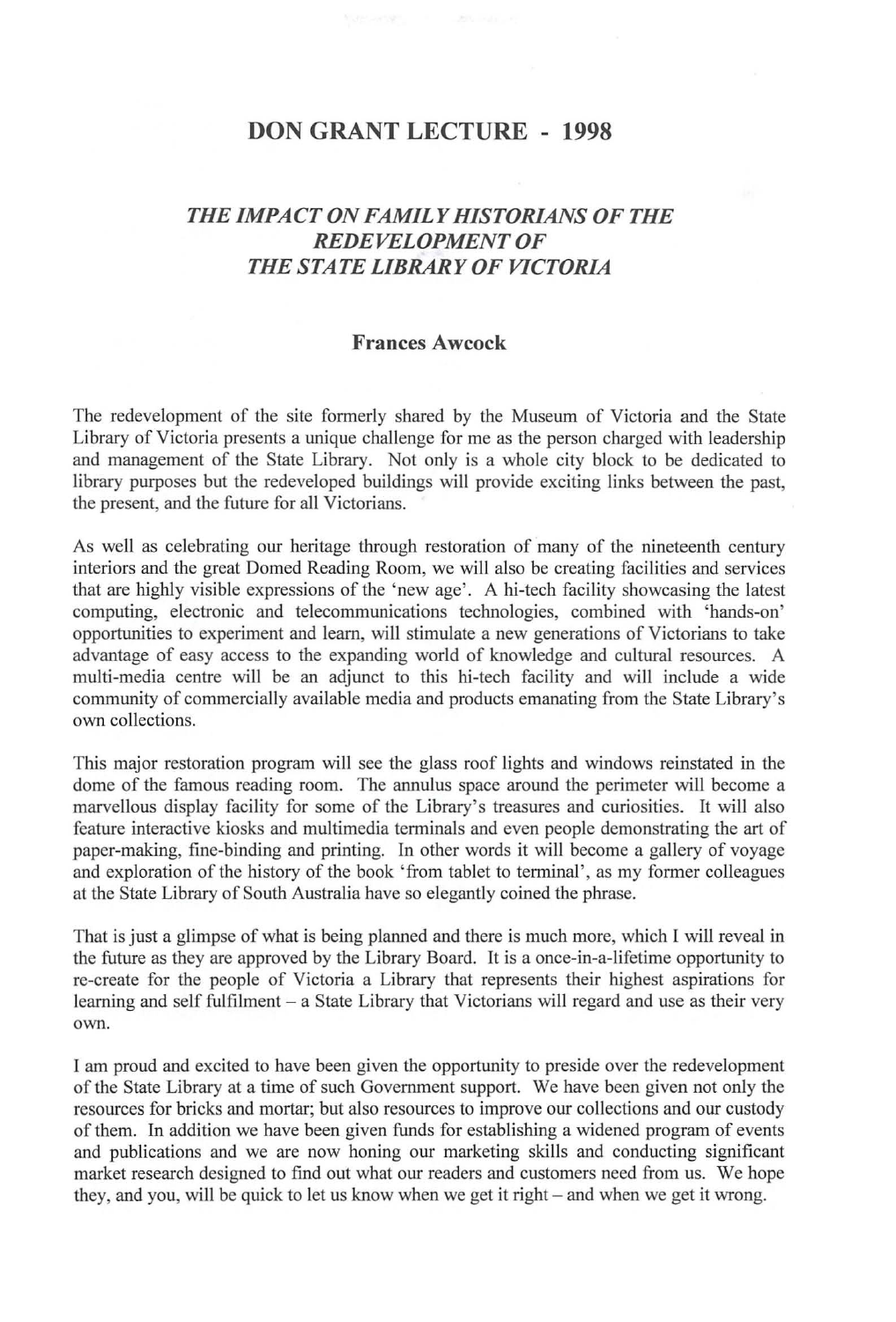The redevelopment project involves refurbishing the existing heritage buildings and constructing new buildings, enabling the Library to fulfil its key roles of preserving the past This is already evident in the Trescowthick Information Centre, opened in 1997, which offers state-of-the-art technology in superbly refurbished surroundings.

One of the most striking features of the redevelopment plans is the roofing of the four courtyards surrounding the central domed building. The completion of the first of these has created an area that is spatially and visually impressive and incorporates the bluestone rear wall of the Queen's Hall, the original Library building opened in 1856.

Restoration of buildings and provision of significantly increased space will enable the Library to improve existing services and develop new ones. The project will provide progressively for greater increased public areas, environmentally controlled housing for the Library's priceless and irreplaceable collections, technological advances in the provision and extension of information services and improved working conditions for Library staff.

By the turn of the century the State Library of Victoria will be Australia's pre-eminent library, combining heritage and hi-tech elements to provide a new generation of library services within a magnificent complex of buildings.

The State Library's collections continue to hold pride of place in our planning and programming. They provide some of the clues to the Library's identity as well, of course, as a basis for its services. Although we recognise the shifts occurring around the world in response to digital resources and acknowledge that the Library is participating in this new order of things, we are striving to make our rich collections more easily accessible and to add to them wherever possible.

The State Library's role in extending access to its resources and services is clearly demonstrated by several articles published recently. The work of the Multimedia Access Team, for example, is making visual images of Library material more widely available through the Multimedia Catalogue and the Internet. Similarly, the *Libraries Online* project illustrates our partnership with public libraries in providing information resources electronically. On a different front, the Library's services to secondary students and their teachers are increasingly popular and highly regarded by all those who use them.

The Genealogy Centre is planned to expand into the rest of the Palmer Hall location where it is currently sited. Naming rights are under discussion for the centre and the genealogy collection.

*First Families 2001* is progressing well. At a function just last week, an application was made for funding from the Federation Centenary Fund, on behalf of the State Library, and support is being sought from the other State Libraries as a national project. Much interest has already been shown.

The proposed V AFHO Schools Project would be the first state-wide family history project to be initiated by any of the Australian States. The concept and full parameters of this project are still being developed in consultation with member societies; the initial response is very encouraging. It would be the aim of the project to have a state index of primary school students up to a specified date. The project would be achieved with the participation of member societies, State Library of Victoria, Public Record Office of Victoria and the Church of Jesus Christ of Latter- Day Saints. It is expected that there would be a CD-Rom product at